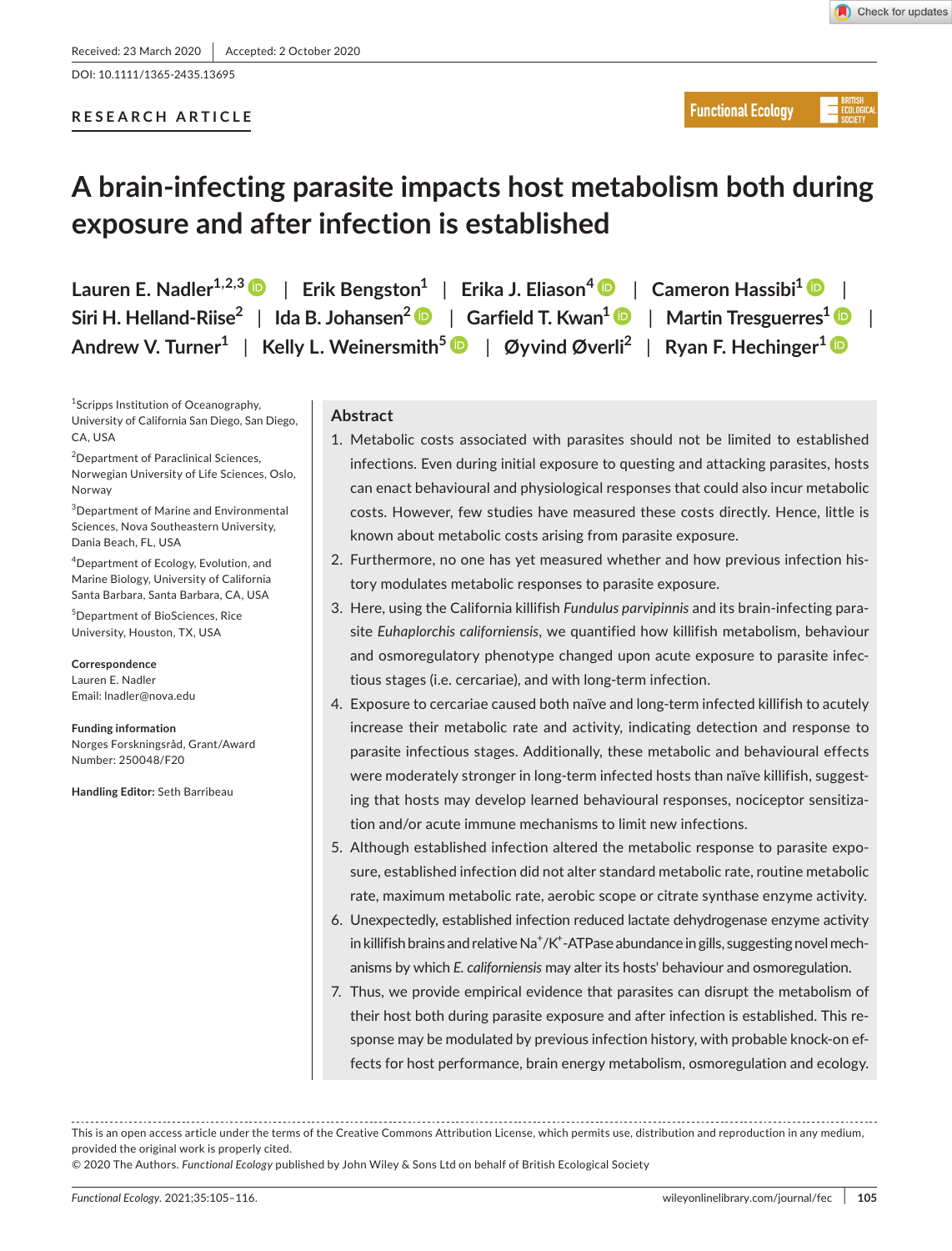#### **KEYWORDS**

aerobic scope, citrate synthase, host–parasite relationship, lactate dehydrogenase, Na<sup>+</sup>/K<sup>+</sup>-ATPase, standard metabolic rate

## **1** | **INTRODUCTION**

Hosting parasites can be metabolically costly (Dallas et al., 2016). These costs arise from several sources, including direct energy consumption by parasites, repairing or replacing damaged tissue or mounting immune responses (Sadd & Schmid-Hempel, 2009; Walkey & Meakings, 1970). However, even before infection is established, parasites may metabolically impact their hosts if the hosts respond to the presence of parasite infectious stages (Luong et al., 2017). Although studies in a range of taxa have quantified how *established* infection impacts host metabolic rate (Robar et al., 2011), little work has examined the metabolic consequences of the host's response to *initial* parasite exposure (i.e. Luong et al., 2017; Voutilainen et al., 2008) or compared these effects to the metabolic impacts of *established* parasite infection. Furthermore, to the best of our knowledge, no studies have tested if the metabolic response to parasite exposure is modulated by previous infection history, which would be particularly relevant for energy metabolism in systems where hosts frequently encounter infectious parasite stages.

Hosts may experience elevated metabolic rate upon parasite exposure (i.e. encountering questing and attacking parasite stages; Lafferty et al., 2015) through several mechanisms. Similar to the 'ecology of fear' described for predator–prey relationships (reviewed by Buck et al., 2018; Raffel et al., 2008), after detection of infectious stages, hosts may minimize infection risk by modifying activity, changing social behaviour or physically dislodging attacking parasites (James et al., 2008; Stumbo et al., 2012), all of which can increase metabolic rate (Speakman & Selman, 2003). Hosts can also exhibit physiological signs of stress following exposure to infectious parasite stages, including changes in ventilation, respiration and heart rates (Laitinen et al., 1996; Luong et al., 2017; Voutilainen et al., 2008). Such behavioural and physiological responses may also be learned or developed following initial parasite exposures, which could result in amplified host responses to subsequent encounter with the same parasite. For example, following previous exposure to trematode parasites, fathead minnows reduce activity in response to parasite cues to lower their risk of new infections (James et al., 2008). In contrast, some pathogens may elicit diminished immune responses upon subsequent exposure, due to acquired immunity; for instance, humans show substantially reduced cellular immune responses to yellow fever booster vaccinations when compared to the response to primary vaccination (Kongsgaard et al., 2017). Despite such suggestive studies, how previous exposure to parasites modulates a host's metabolic response (e.g. stress and energy metabolism) to new parasite exposure events remains unquantified.

In this study, we examined the impacts of acute parasite exposure and established infection on host metabolism for a small estuarine fish and its brain-infecting parasite *Euhaplorchis californiensis*. This trematode parasite leaves its first intermediate host, the California horn snail *Cerithideopsis californica*, as a free-swimming stage (i.e. cercaria) that seeks out and infects its next host, the California killifish *Fundulus parvipinnis* (Martin, 1950). After encounter, the parasite burrows through the fish's epithelium and makes its way to the brain's meningeal surface, where it encysts as a metacercaria (Helland-Riise et al., 2020; Martin, 1950; Shaw et al., 2009). Fish with established parasites on the brain may exhibit more conspicuous behaviours than uninfected conspecifics (e.g. surfacing, spontaneous burst-swimming behaviour), potentially driven by altered neurotransmitter activity in the brain (Shaw et al., 2009; Shaw & Øverli, 2012), leading to 10–30 times greater predation by the parasite's final host, fish-eating marsh birds (Lafferty & Morris, 1996). In estuaries where *E. californiensis* is present, infection prevalence and abundance in killifish is extremely high, ranging from 94% to 100% of the population, with each fish typically hosting hundreds to thousands of parasites on the brain (Shaw et al., 2010). These high levels of *E. californiensis* infection in killifish are readily explained by the widespread and common nature of first intermediate host horn snails infected by *E. californiensis* (Hechinger et al., 2007; Kuris et al., 2008), the source of parasite infectious stages (cercariae). The *E. californiensis* cercariae are present in the water throughout the year, reaching particularly high densities in the summer and on rising tides (Fingerut et al., 2003). Given the high likelihood of repeated encounter with *E*. *californiensis* cercariae, and the neurophysiological and fitness impacts of established infection, we hypothesized that selection has favoured killifish behavioural and physiological responses to defend against *E*. *californiensis* cercariae. However, so far, evidence that killifish detect or respond to the cercariae is lacking. If they do respond, the metabolic costs of the response could be an important factor in host metabolism and total energy budget.

Although naturally infected killifish populations exhibit high parasite abundance (0.5%–1.7% of their body mass; Shaw et al., 2010), there is no evidence for density-dependent limitations on *E. californiensis* body volume in wild-caught killifish (Weinersmith et al., 2014), suggesting that the parasites do not take a large amount of host resources that would substantially impact host fish. Consistent with this idea, comparisons between naturally infected killifish with those from uninfected populations indicate that body condition and reproduction are maintained after infection (Shaw et al., 2009, 2010; Shaw & Øverli, 2012). However, parasites may induce tissue-specific metabolic modifications that are not evident at the whole-animal level. For example, many parasites, including trematodes, produce lactate as their primary metabolic end product, which is subsequently released into the host's surrounding tissues (Barrett, 1981; Perrot-Minnot et al., 2016). Hence, for example, *E. californiensis* may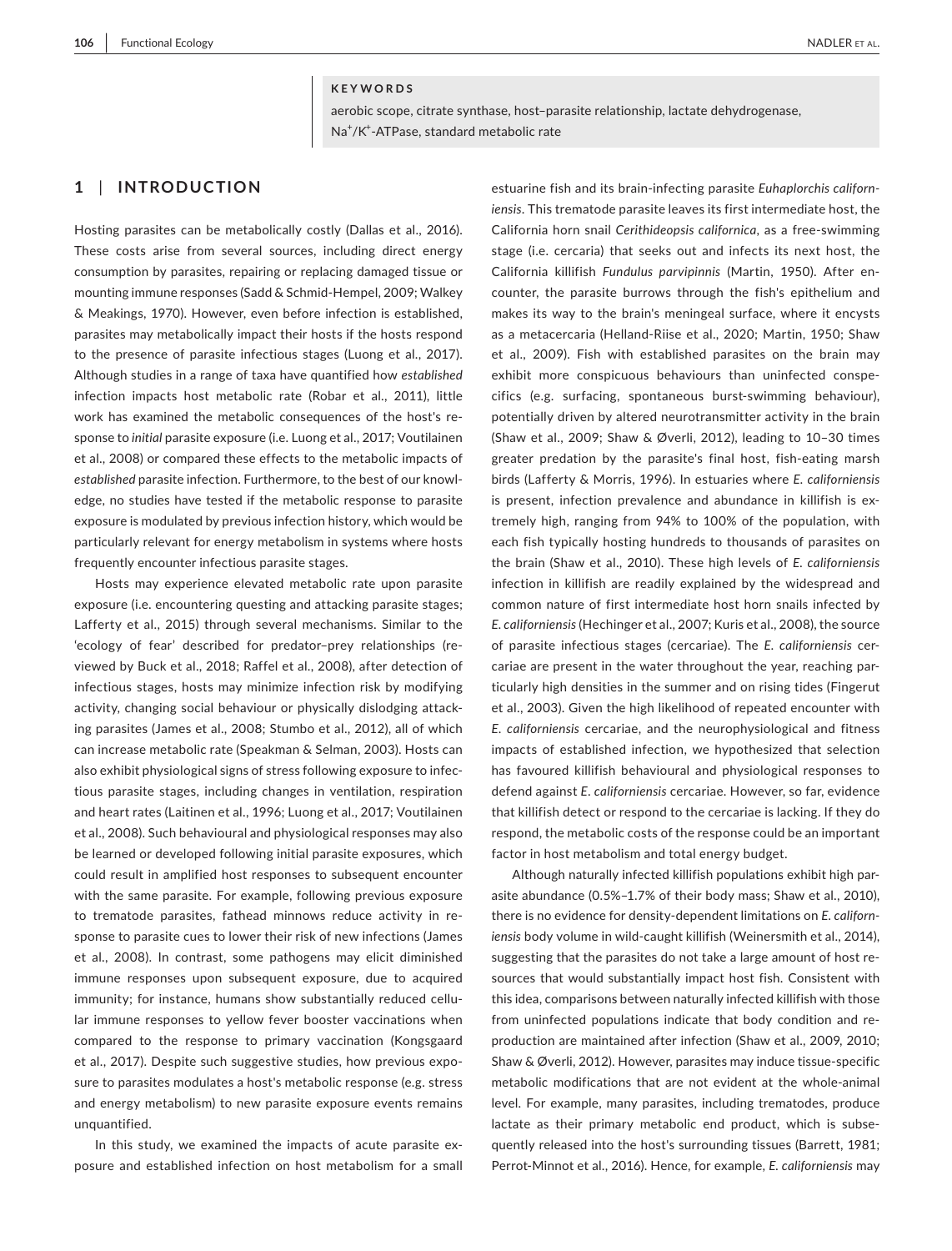directly release lactate in the killifish brain, which could affect brain function as lactate is a vital metabolic fuel for neurons and astrocytes (Boumezbeur et al., 2010). Additionally, the conspicuous swimming bursts induced by the parasite must be driven by white muscle activity, which is predominantly anaerobic. Thus, parasitic infection could conceivably increase the need for anaerobic glycolytic capacity in the white muscle.

Another physiological process that may be altered by parasitic infection is osmoregulation. Indeed, parasitized eel (Fazio et al., 2008; Lorin-Nebel et al., 2013) and sea bream (Moreira et al., 2018) demonstrated alterations in gill Na<sup>+</sup>/K<sup>+</sup>-ATPase (NKA), an enzyme that is key for maintaining ion balance in fish (Evans et al., 2005). Since killifish live in estuarine habitats where the salinity of the water is highly variable on both temporal and spatial scales (Desmond et al., 2000; Valentine & Miller, 1969), similar alterations in NKA could affect killifish habitat preference and distribution.

Here, we quantified killifish metabolism, behaviour and osmoregulatory phenotype to address the following linked questions concerning *E. californiensis*:

- 1. Does established infection influence aerobic metabolic rate? As *E. californiensis* parasites both consume host energetic resources and modify host behaviour, we hypothesized that long-term infection would increase metabolic demand and reduce aerobic capacity.
- 2. Do killifish metabolically or behaviourally respond to cercaria exposure, and do any such responses vary between uninfected versus long-term infected killifish? If killifish detect questing or attacking parasite stages, we expected that metabolic rate and activity would increase during cercaria exposure, particularly for previously exposed fish, which may have developed a 'fear' or sensitization to parasite exposure.
- 3. Does established infection affect killifish metabolic activity in the brain and white muscle? We measured activity of the key metabolic enzymes lactate dehydrogenase (LDH) and citrate synthase (CS), from which the LDH/CS activity ratio was calculated as a proxy for relative anaerobic/aerobic metabolic potential (Hochachka et al., 1982). We hypothesized that this ratio would change in both the brain and white muscle following established infection, due to changes in metabolic substrate availability and parasite-induced modifications in behaviour, in the brain and white muscle respectively.
- 4. Does established infection alter host osmoregulatory capacity in the gills? Given the previously observed effects of infection on gill NKA abundance in other host–parasite systems, we investigated whether *E. californiensis* induces similar alterations in killifish gills, as killifish are frequently subjected to salinity challenges that could alter their access to foraging grounds in the estuarine habitat.

Taken together, the above questions allowed us to compare the energetic costs of acute exposure to infectious parasite stages to those arising from established infection, and determine if the energetic response to parasite exposure is altered by established infection (i.e. established metacercariae on the brain).

## **2** | **MATERIALS AND METHODS**

This study was part of a larger project examining the influence of *E. californiensis* on killifish physiology, neurobiology and behaviour throughout development, and involved laboratory rearing of fish from wild-caught gametes (Helland-Riise et al., 2020). These fish were exposed for 13 months post-hatch under different 'long-term treatments' (repeatedly exposed or sham exposed to parasites). In this study, we measured the metabolic responses of long-term uninfected and infected killifish following acute exposure to infectious parasite stages (i.e. cercaria). Individuals were then euthanized to quantify parasite infection levels and collect tissues for assays of metabolic enzymes and NKA. Below we provide methodological details, with further materials and methods available for sections (2.1)– (2.6) in the electronic supplementary material.

## **2.1** | **Gamete collection**

Wild, adult California killifish were caught in August 2016 from the San Elijo Lagoon Ecological Reserve (SE) in San Diego County, CA, USA (33.01°N, 117.26°W; a population naturally exposed to our focal parasite *E. californiensis*), from which gametes were collected following the procedure outlined in Strawn and Hubbs (1956). Eggs from each gravid female were fertilized using sperm from approximately 4–10 males, then returned to the laboratory at Scripps Institution of Oceanography and housed in glass bowls until hatching at ~21 days post-fertilization.

#### **2.2** | **Fish rearing**

Following hatching, we held fish in groups of 20–21 fish each in 38L glass holding tanks (51  $\times$  27  $\times$  32 cm) that were randomly assigned to one of two treatments: (a) uninfected (*n* = 4 tanks) and (b) infected by *E. californiensis* (*n* = 5 tanks). Fish were reared in these tanks for 10 months under ambient seasonal water temperature (~18°C in winter, ~21°C in summer) and light cycle conditions (from 11:13 hr light:dark cycle in winter to 13:11 hr light:dark cycle in summer) with flow-through natural seawater. At the end of this 10-month period, some of the fish from each of these replicate tanks were removed for behavioural and neurophysiological studies that are not reported here. Twenty-four of these experimental fish were tested for this study (13 uninfected and 11 infected killifish in all tests and assays unless otherwise specified). During the final 3 months before testing, the uninfected and infected treatments were re-housed in two and one tanks respectively. Although suboptimal given potential tank effects, these fish were combined into fewer tanks to avoid stress associated with social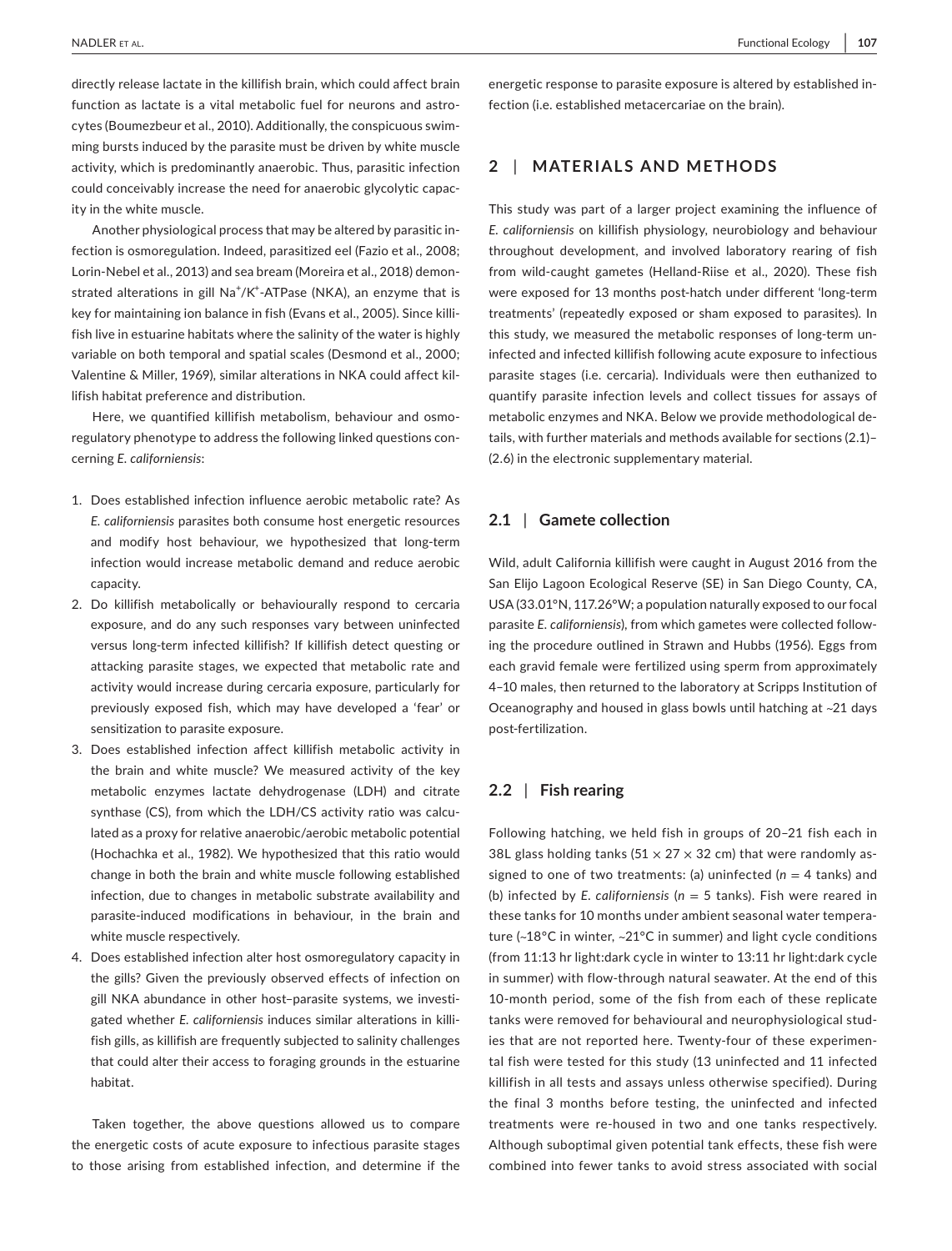isolation at low densities (the group housing mimicked the group sizes and densities experienced during the initial 10-month rearing period; group size  $=$  ~12 individuals, density ~ 0.6 fish/L). Fish were not tagged prior to re-housing, so their original tank of origin could not be included in subsequent analyses. As these fish are not sexually dimorphic and were not sexually mature at the time of testing, sex of these fish could not be identified. At the time of testing (November 2017), on average, individuals were 13 months old, 0.59 g ( $M \pm SE$ ; control: 0.65  $\pm$  0.07 g; infected: 0.51  $\pm$  0.06 g) and 28.9 mm in length (control: 29.88  $\pm$  0.96 mm; infected 27.82  $\pm$  0.74 mm). Although infected fish were marginally smaller on average than control fish, this effect was not statistically significant ( $p > 0.05$ ).

#### **2.3** | **Long-term infection procedure**

Throughout the 13-month rearing period, groups in the infected treatment were exposed to *E. californiensis* cercariae (measuring  $\sim$  190  $\mu$ m long  $\times$  55  $\mu$ m wide, Martin, 1950) twice weekly in their home tanks, while uninfected groups were concurrently exposed to a seawater sham. The cercaria used during experimental infections were shed from first intermediate host snails collected from the University of California Kendall-Frost Marsh Reserve (KF) in Mission Bay, San Diego County, CA, USA (32.80°N, 117.23°W). The cercaria exposure dose per infection event increased gradually throughout the entire rearing period, in line with the fish's growth in body size (from 2 to 100 cercariae/fish/infection event). The final cercaria exposure occurred one day prior to the start of respirometry testing, so fish in the infected treatment experienced their final exposure 1–8 days prior to testing.

The long-term infection procedure resulted in *E. californiensis* intensities ranging from 352 to 1,783 established metacercariae per killifish ( $M \pm SD$ : 1,190  $\pm$  408 per fish) and densities ranging from 677 to 4,100 metacercariae  $g^{-1}$  fish (2,528  $\pm$  1,040  $g^{-1}$  fish) in the infected treatment, which is comparable to the infections documented in wild fish (Shaw et al., 2010). Dissections at the end of the experiment confirmed that none of the uninfected treatment fish had any established metacercariae.

## **2.4** | **Intermittent-flow respirometry and acute cercaria exposure**

We measured metabolic rate following an intermittent-flow respirometry methodology tailored for social fishes (Nadler, Killen, McClure, et al., 2016), focusing on five measures of metabolic rate, including (a) standard metabolic rate (SMR, the metabolic rate of a resting, fasting and non-stressed individual), (b) routine metabolic rate (RMR, the metabolic rate of an undisturbed but spontaneously active individual), (c) maximum metabolic rate (MMR, the upper constraint on an individual's oxygen-consuming physiological activities), (d) aerobic scope (AS, the capacity to support

activities beyond basic maintenance, calculated as the difference between MMR and SMR; Chabot et al., 2016; Farrell, 2016; Killen et al., 2017) and (e) acute metabolic rate (MR $_{\text{acute}}$ , oxygen uptake following parasite exposure treatments). A Fire-Sting fibre-optic oxygen meter (Pyroscience, Germany) read and logged dissolved oxygen concentration every 2 s. Fish were fasted for 24 hr prior to experimentation to ensure that they were in a post-absorptive state and left undisturbed in the respirometers for 20–23 hr. The flushing-measurement period used was 17 min followed by a 5-min flushing period. Slopes (*s*) were calculated from plots of oxygen concentration versus time using ordinary least squares linear regression (LabChart v6) and converted to the rate of oxygen uptake  $\dot{M}_{O_2}$ ). Background respiration was measured for three measurement periods before and after trials and subtracted from all fish respiration measurements, assuming a linear increase in microbial respiration (Rodgers et al., 2016). From the measurements, we analysed two measures of metabolic rate: SMR and RMR. We calculated SMR as the lowest 10th percentile of all  $\dot{M}_{O_2}$  measurements on an individual fish (Chabot et al., 2016; Killen, 2014) and RMR as the mean  $\dot{M}_{{\rm O}_2}$  excluding the first 5 hr in the respirometer (Killen et al., 2011).

The acute response of  $\dot{M}_{O_2}$  to cercaria exposure (MR $_{\rm acute}$ ) was then quantified. First, to acquire a baseline, we quantified  $\dot{M}_{O_2}$  of individual fish during three sequential 17-min seawater sham exposures (with each baseline measurement separated by a full 23-min flushing-measurement cycle). Following these baseline measurements, we then exposed individuals to cercaria. As with the seawater sham treatment, cercaria exposure treatments were also repeated three times in sequence (300 cercariae per exposure), with each measurement separated by one flushing-measurement cycle.

During each replicate cercaria exposure treatment, we quantified baseline oxygen consumption of cercariae by themselves in an empty chamber, permitting subtraction from calculations of exposed fish  $\dot{M}_{O_2}$ . Each of these treatments (seawater sham and cercaria) was administered through a three-way valve in the tubing between the flushing pump and the chamber. Following the final cercaria exposure treatment, each fish's post-exposure  $\dot{M}_{O_2}$  was continuously recorded for an additional three flushing-measurement cycles to determine if any cercaria-induced changes in  $\dot{M}_{{\rm O}_2}$  persisted after cercaria were removed through flushing.

Preliminary cercaria exposures of killifish indicate that cercariae can attach to the epithelium within minutes of exposure. The time required for cercariae to penetrate the epithelium varied depending on the point of attachment, with cercariae capable of penetrating the gill filament just within the 17-min exposure window, while penetration remained ongoing after 17 min on all outer body surfaces (details found in supplementary Materials & Methods and Results). As such, the above exposure treatments reflect the killifish's integrated response to cercaria pre-attack (i.e. cercaria in the environment), attack (i.e. attaching to and penetrating the epithelium) and early infection (i.e. just after penetrating the epithelium, but before establishing on the brain).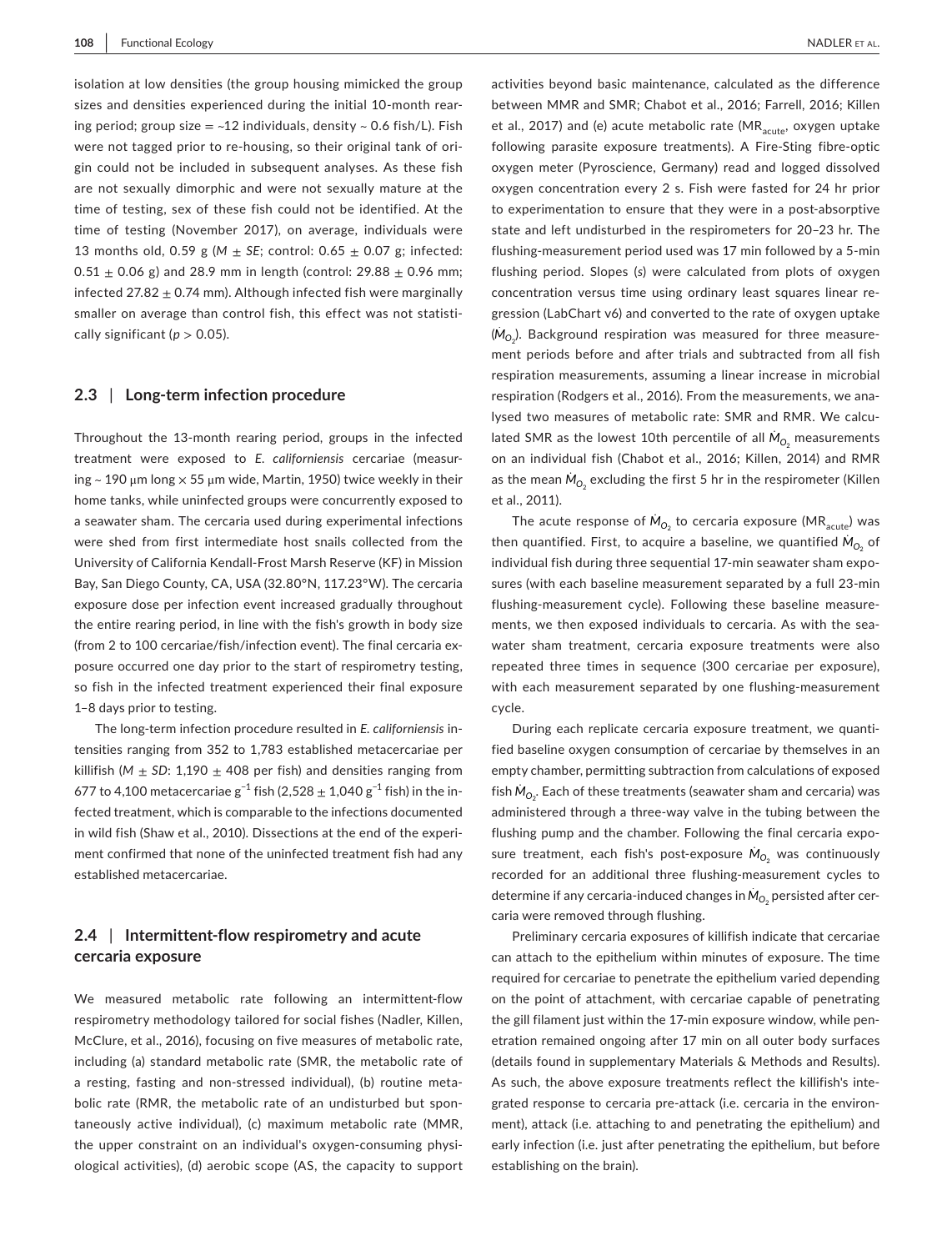During the above experimental exposures, each fish's behaviour was recorded continuously using a webcam (H264 Webcam Software), and activity was quantified by measuring the number of 180° turns for the last 15 min of each measurement period (using the procedure outlined in Nadler, Killen, McClure, et al., 2016; Nadler, Killen, McCormick, et al., 2016). The first 2 min of each measurement period was not included in activity measurements to allow time for the cercariae to be injected into the chamber.

MR<sub>acute</sub> was analysed during the measurement period of each replicate exposure treatment (seawater, cercaria, post-exposure). Because there was some evidence that previously exposed fish mounted a stronger metabolic response to acute cercaria exposure, this was more directly examined by calculating each individual's change in  $\dot{M}_{O_2}$  during cercaria exposure compared to the mean of its previous three sham exposures, using the following equation:

$$
\Delta MR_{\text{acute},x} = C_x - \frac{\Sigma SW_{1,2,3}}{3}
$$

where  $\textsf{C}_{\textsf{x}}$  refers to oxygen uptake during each respective cercaria exposure (*x* = 1, 2 or 3) and SW refers to seawater sham. As there was no significant difference among the three sham exposures in either longterm treatment, the mean of these three measurements presented a baseline from which to measure changes in metabolic rate due to cercaria pre-attack, attack and early infection.

As killifish are sensitive to handling stress (Weinersmith et al., 2016), MMR was measured after the above procedures were completed to ensure that individuals reached SMR prior to subsequent testing, and allowed us to look at relative differences in MMR with long-term treatment. MMR was measured using the chase protocol, in which individuals are exercised to exhaustion through manual chasing to elicit burst swimming behaviour (Killen et al., 2017; Roche et al., 2013; Rummer et al., 2016), followed by air exposure for 30 s to further ensure that they had depleted all endogenous oxygen stores and then transferred to their respective respirometry chambers.  $\dot{M}_{{\rm O}_2}$  was then recorded for 10 min (this time frame was used to ensure that oxygen saturation in the water remained >80% air saturation; Hughes, 1973). These oxygen uptake slopes were measured at 3-min intervals, with the greatest oxygen uptake during this period taken as MMR. From an individual's SMR and MMR, we calculated their aerobic scope (AS), as the difference between these two measures.

Sampling of fish tissues commenced 1 hr following the chase procedure. Fish were euthanized using an overdose of MS-222 (250 mg/L). They were first weighed  $(\pm 0.01 \text{ g})$  and measured (standard length, SL,  $\pm$ 0.5 mm), then quickly sampled. Each fish's brain, gills (second and third gill arches) and white muscle were quickly flash frozen on liquid  $N_2$  (within ~2-3 min of euthanasia). From infected fish, metacercariae were first rapidly removed from the brain meningeal surface (which they are found on, but not in) using a combination of manual removal with forceps and rinsing the brain tissue with fish saline (0.6% saline) prior to freezing

(this process took <60 s). Last, all metacercariae were counted to quantify infection intensity. The tissues were stored at −80°C until enzyme activity analyses. Following tissue extraction, the remaining body tissue was compressed between two translucent plates and assessed for the number of new parasite infections that occurred during the acute exposure. Given the time period between cercaria exposure and tissue sampling  $\langle$ <3 hr), these new infections did not have had time to reach the brain, and were found in locations (specifically, 20% in the caudal fin and 80% in muscle tissue) between the skin entry point and the brain (McNeff, 1978, pers. obs.).

#### **2.5** | **Energy metabolism enzyme assays**

To assess relative differences in enzyme activity between long-term treatments, we analysed frozen brain (lacking parasites), white muscle and left second gill arch tissue from all sampled fish. Summary information on the weight of tissues collected for enzyme assays can be found in Table S1. Tissue samples were homogenized and analysed for activity of the key metabolic enzymes LDH and CS according to published protocols and equations (McClelland et al., 2005; Seebacher et al., 2003; Thibault et al., 1997). Relative anaerobic potential was calculated by dividing LDH activity over CS activity for each sample (Hochachka et al., 1982). Gills did not provide enough material for conducting both assays, so we measured only LDH activity for that tissue. Gill tissue from one individual did not provide enough material for the LDH assay either, so was not included in these analyses (i.e. data on gill LDH activity include 13 uninfected and 10 infected killifish). Although all fish were exposed to cercaria prior to tissue sampling, plasticity in enzyme activity occurs over the course of days or weeks (e.g. Rogers et al., 2004). As sampling occurred within ~3 hr of first exposure, changes in enzyme activity due to cercaria exposure would be highly unlikely (e.g. Rogers et al., 2004), and thus, these data are indicative of relative differences due to long-term treatment.

# **2.6** | **Na<sup>+</sup> /K<sup>+</sup> -ATPase abundance and immunolocalization**

Na<sup>+</sup>/K<sup>+</sup>-ATPase in killifish gills was immunodetected using the  $\alpha$ 5 monoclonal antibody (Developmental Studies Hybridoma Bank) against the α-subunit of chicken NKA (Lebovitz et al., 1989) following the protocols described in Kwan et al. (2019), with some minor modifications. Measurement of NKA protein abundance was quantified by Western blot. Three gill samples (*n* = 2 control gills,  $n = 1$  infected gill) were used to optimize the homogenization protocol used in this assay, so were not included in final analyses, which included 11 uninfected and 10 infected killifish gills (all from the right, second gill arch). Potential differences in overall protein loading were accounted for by quantifying  $\alpha$ -tubulin abundance in each sample. Data are presented as 'relative NKA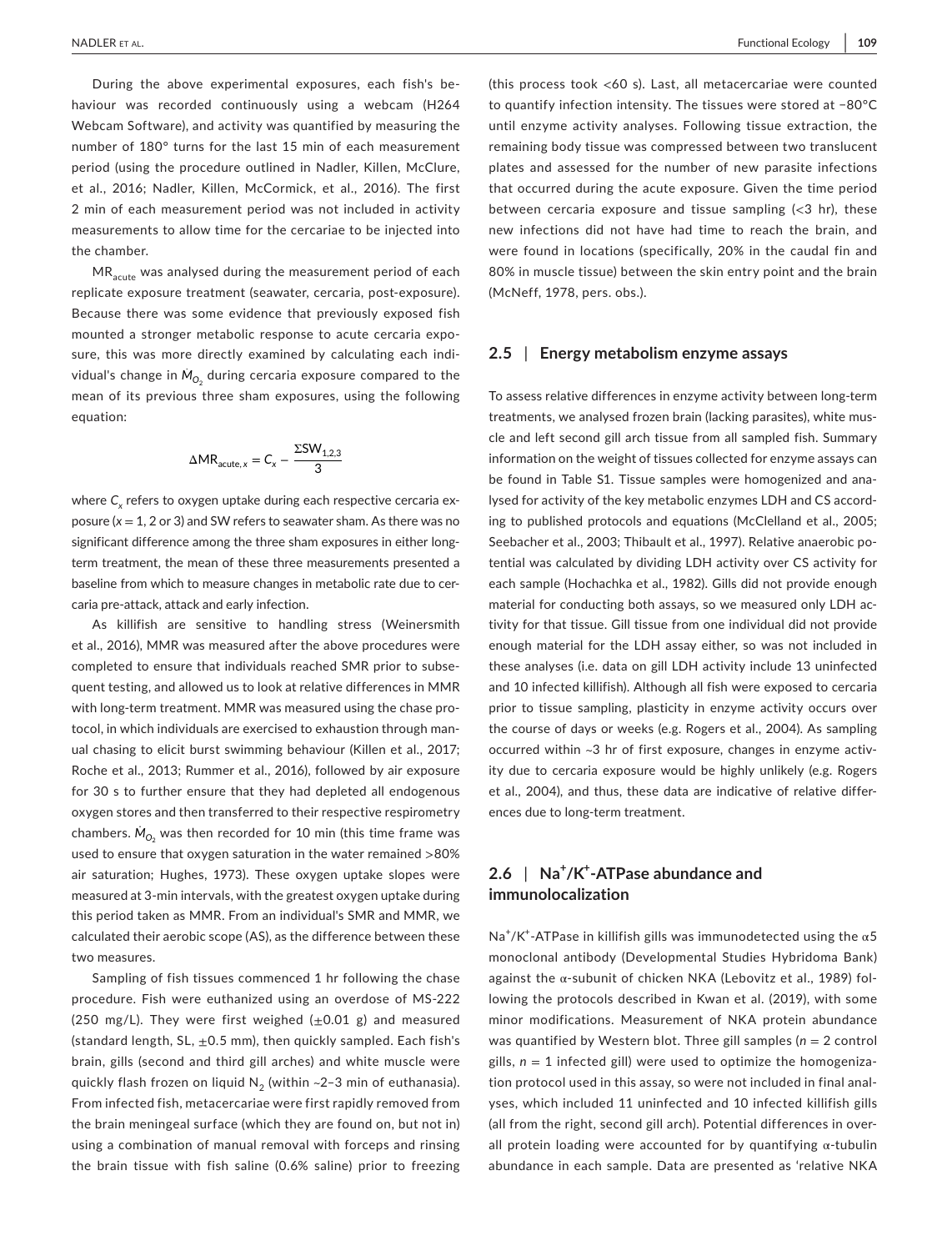abundance', which was calculated as the ratio of  $NKA/\alpha$ -tubulin abundance.

NKA-rich cells (ionocytes) were visualized by immunofluorescence in gills from three uninfected and three infected killifish (third gill arch, right side). Images were generated from the leading and trailing edges of gill filaments by confocal microscopy.

#### **2.7** | **Statistical analysis**

We conducted all statistical analysis in the R Statistical Environment (v3.2.4; R Development Core Team, 2016), using the packages 'lme4', 'nlme', 'emmeans', 'ggplot2', 'multcomp', 'MuMin', 'mass', 'glmmTMB' and 'car'. For all models, we checked that model assumptions of homoscedasticity and normality were met by visually inspecting residual and quantile–quantile plots respectively (Bolker et al., 2009). We transformed data when it readily mitigated deviations from model assumptions, and otherwise used models incorporating non-normal error distributions (detailed below). Each model's  $R^2$  (including the marginal and conditional  $R^2$ for mixed-effects models, indicated as  $R^2$ m and  $R^2$ c, respectively, Harrison et al., 2018) are included either below or in the supplementary material.

Aerobic metabolic rate (SMR, RMR, MMR and AS) was analysed using generalized linear models (GLMs) with a normal error distribution and an identity link with long-term treatment (uninfected, infected), body mass (in g) and tank of origin (here and below, this refers to tank following the re-housing described above) as fixed effects. SMR and RMR were log-transformed to meet the normality and homoscedasticity assumptions.

Activity was analysed using a generalized linear mixed-effects model (GLMM) with a Poisson distribution, with long-term treatment and exposure treatment as fixed effects, and individual nested within tank of origin as a random effect. Both measures of acute metabolic rate (MR<sub>acute</sub> and  $\Delta MR_{acute}$ ) were analysed using linear mixed-effects models (LMMs) with long-term treatment, acute exposure treatment (seawater, cercaria, post-exposure) and body mass as fixed effect predictors, and individual nested within tank of origin as a random effect. Activity was also included as a fixed effect for the MR<sub>acute</sub> model.

Each measure of enzyme activity (LDH, CS and LDH/CS) was analysed using an LMM, with long-term treatment and tissue type (brain, gill, white muscle), as fixed effects and individual nested within tank of origin as a random effect. The ratio of LDH/CS was logtransformed to meet the homoscedasticity assumption. Following square-root transformation to meet assumptions of normality and homoscedasticity, the role of long-term treatment and tank of origin in relative NKA abundance was assessed using a GLM. The number of new parasite infections following acute cercaria exposure was analysed using a GLM with a negative binomial distribution to account for overdispersion in the data, with long-term treatment, activity, body mass and tank of origin as fixed effects. Significant differences discovered for the LMM and GLMM tests were further investigated within and among treatments using Tukey's multiple comparisons post hoc tests.

## **3** | **RESULTS**

# **3.1** | **Does established infection influence aerobic metabolic rate?**

Long-term treatment did not influence any of the measured aerobic metabolic traits. That is, SMR, RMR, MMR and AS did not significantly differ between long-term uninfected and infected killifish (Table S2; Figure 1). Tank of origin had a significant impact on MMR and AS, but not SMR or RMR (Table S2).

# **3.2** | **Do killifish metabolically or behaviourally respond to cercariae in the environment, and do any such responses vary between uninfected versus longterm infected killifish?**

Acute exposure to cercariae influenced the activity of fish from both long-term uninfected and infected treatment groups (Table S3A; Figure 2A). Activity increased 34%–36% upon cercaria exposure (compared to preceding sham exposures), and then decreased 46%–85% during the subsequent post-exposure period (relative to cercaria exposure; Tukey's multiple comparisons post hoc test: uninfected:  $p_{\text{seawater-cercariae}} < 0.01$ ,  $p_{\text{cercariae-postexposure}} < 0.01$ ; infected:  $p_{\text{seawater-cercariae}} < 0.01$ ,  $p_{\text{cercariae-postexposure}} < 0.01$ ,  $p_{\text{seawater-postexposure}}$  $<$  0.01). A significant long-term  $\times$  exposure treatment interaction appears to reflect the higher activity of previously infected compared to uninfected fish during sham and, particularly, cercaria



**FIGURE 1** There was no effect of long-term treatment (uninfected or infected with the trematode parasite *Euhaplorchis californiensis*) on standard metabolic rate (SMR), routine metabolic rate (RMR), maximum metabolic rate (MMR) or aerobic scope (AS) of the California killifish (*Fundulus parvipinnis*; *n* = 13 uninfected and *n* = 11 infected). Bars represent the estimated marginal *M* ± *SE* (derived from the generalized linear model,  $p > 0.05$  for all models), controlling for body mass, long-term treatment, their interaction and tank of origin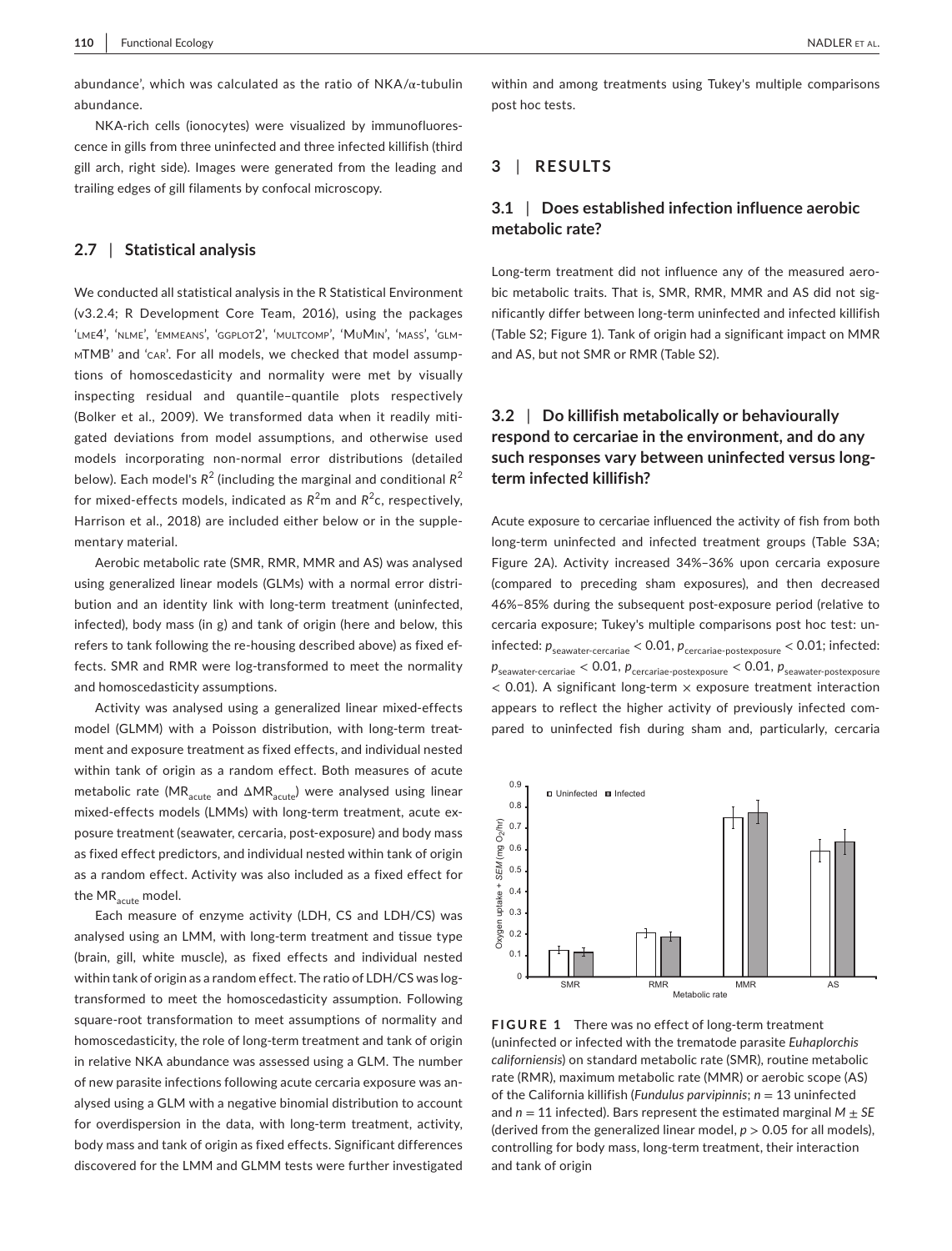

**FIGURE 2** Effect of acute exposure treatments (administered sequentially: seawater sham, exposure to infectious cercaria parasites and 1-hr post-exposure period) on (A) fish activity (the number of 180° turns per 15-min exposure treatment) and (B) acute metabolic rate (MR<sub>acute</sub>) of the California killifish (*Fundulus parvipinnis*; *n* = 13 uninfected and *n* = 11 infected) from different long-term treatments (previously uninfected or infected with the trematode parasite *Euhaplorchis californiensis*). Dots represent the estimated marginal  $M \pm SE$  from linear mixed-effects model analysis, from which *p*-values were determined. For both activity and  $MR_{\text{acute}}$ , marginal means control for acute exposure treatment, long-term treatment and individual nested within tank of origin, with body mass and activity also included for the  $MR_{\text{active}}$  model

exposure, followed by a greater relative drop in activity post-exposure (Table S3A; Figure 2A).

Cercaria exposure also increased  $MR_{acute}$ , which was 23% and 45% higher (for previously uninfected and infected individuals respectively) on average when individuals were exposed to cercariae than to seawater (Table S3B; Figure 2B). This elevation in metabolic rate was sustained for at least 1-hr post-exposure (*p* < 0.01 for all Tukey post hoc comparisons of cercaria and post-exposure with seawater sham). During cercaria exposure, killifish used 33% and 38% of their AS on average with their response (±4% and ±4% *SE* for uninfected and infected individuals respectively). Post-exposure, MRacute accounted for 33% of each individual's AS (±4% *SE*, both uninfected and infected killifish). In the post-exposure period, oxygen uptake remained consistent across the three measurements in both long-term treatments (ranging from 0.34 to 0.37 mg  $O_2/hr$ ). Although activity had a significant effect on  $MR<sub>acute</sub>$  (Table S3B), its partial R<sup>2</sup> was only 0.009 (when comparing the R<sup>2</sup>m for the models with and without activity). A three-way interaction also occurred among body mass, long-term treatment and acute exposure treatment (Table S3B). This interaction was largely explained by the

medium- and large-sized previously infected killifish exhibiting the strongest MR<sub>acute</sub> increases during cercaria exposure (Figure S1).

When examining  $\Delta MR_{acute}$ , which allowed us to more directly examine how long-term treatment influenced the response to cercaria, there was a statistically marginal trend for a three-way interaction among body mass, long-term treatment and acute exposure treatment (LMM:  $F_{1,116} = 3.2$ ,  $p = 0.08$ ;  $R^2m = 0.13$ ,  $R^2c = 0.49$ ). The magnitude of  $\Delta MR_{acute}$  during cercaria exposure was higher in infected fish, particularly in larger individuals (Figure S2A). On average, the magnitude of  $\Delta MR_{acute}$  was 68% higher in previously infected than uninfected fish (uninfected: 0.076  $\pm$  0.017 mg O<sub>2</sub>/hr; infected:  $0.127 \pm 0.020$  mg O<sub>2</sub>/hr;  $M \pm SE$ ). However, this effect was minimal post-exposure (Figure S2B).

The number of new infections declined significantly with body mass (negative binomial GLM:  $F_{1,22} = 8.0$ ,  $p = 0.005$ ; Figure S3). We also found weak, though non-statistically significant, relationships between the number of new infections and long-term treatment (negative binomial GLM:  $F_{1,21} = 3.3$ ,  $p = 0.07$ ;  $R^2 = 0.49$ ; Figure S3) and tank of origin (negative binomial GLM:  $F_{1,19} = 3.3$ ,  $p = 0.07$ ). The number of new infections was more than two times higher on average in uninfected fish than in previously infected fish  $(M \pm SE;$ Control: 5.7  $\pm$  2.7; Infected: 2.5  $\pm$  1.0). For tank of origin, one of the control tanks had 7x higher numbers of new infections on average than the other (8.5  $\pm$  4.0 parasites ( $n = 8$ ) versus 1.2  $\pm$  1.1 parasites ( $n = 5$ )). Neither activity (negative binomial GLM:  $F_{1,20} = 0.0$ ,  $p = 0.99$ ) nor the body mass  $\times$  long-term treatment interaction (negative binomial GLM:  $F_{1,18} = 1.2$ ,  $p = 0.27$ ) exerted any significant effect on the number of new infections.

## **3.3** | **Does established infection affect killifish metabolic activity in the brain, white muscle and gills?**

There was a significant interaction between long-term treatment and tissue type for both LDH activity (LMM:  $F_{2,43} = 5.3$ ,  $p = 0.009$ ;  $R^2$ m = 0.35,  $R^2$ c = 0.49; Figure S4A) and anaerobic potential (LMM:  $F_{1,22} = 26.1, p < 0.0001; R<sup>2</sup>m = 0.83, R<sup>2</sup>c = 0.92; Figure 3A),$  as both traits were approximately 30% lower in the brain tissue of infected killifish than uninfected killifish (Tukey's multiple comparisons post hoc test: brain LDH activity:  $p_{\text{uninfected-infected}} < 0.001$ ; brain anaerobic potential:  $p_{uninfected-infected} = 0.001$ ). In contrast, LDH activity and anaerobic potential were consistent across long-term treatments in white muscle tissue and LDH activity was consistent across treatments in the gill tissue (all *p* > 0.05; Figure 3A; Figure S4A). There was no significant interaction for CS activity in either the brain or white muscle  $(LMM: F<sub>1,22</sub> = 0.04, p = 0.85; R<sup>2</sup>m = 0.88, R<sup>2</sup>c = 0.89; Figure S4B).$ 

# **3.4** | **Does established infection alter host osmoregulatory capacity in the gills?**

Relative NKA abundance in the gills of infected fish was approximately half the observed level in uninfected fish (GLM:  $F_{1,19} = 8.3$ ,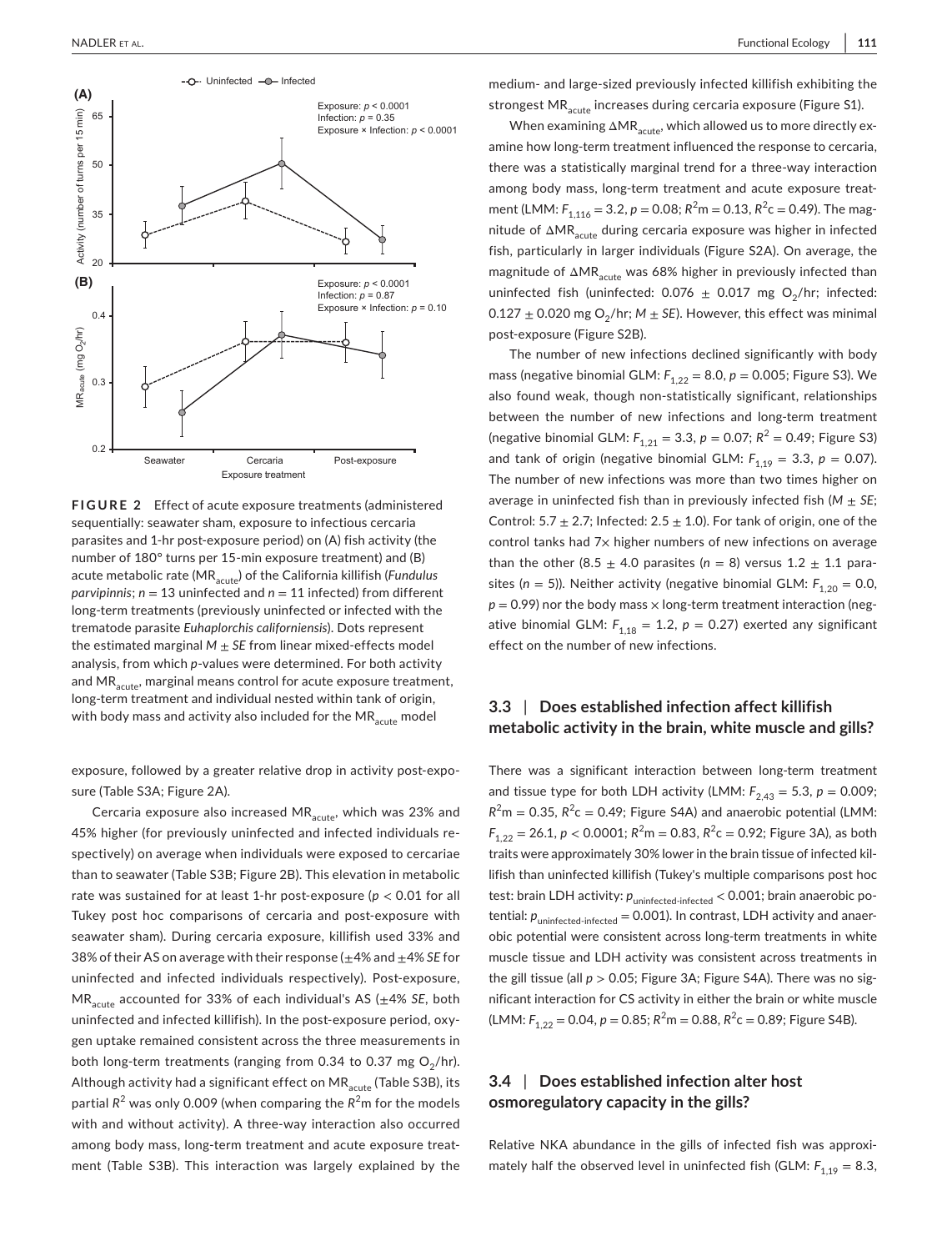

**FIGURE 3** Effect of long-term treatment (uninfected or infected with the trematode parasite *Euhaplorchis californiensis*) on California killifish *Fundulus parvipinnis* enzyme activity. (A) Anaerobic potential in the brain and white muscle tissue ( $n = 13$  uninfected and  $n = 11$ infected), as calculated as the ratio of lactate dehydrogenase (LDH, an indicator of anaerobic energy production) to citrate synthase (CS, a key enzyme in aerobic metabolism) activity. Letters above bars represent significant differences (*p* < 0.05) in Tukey's multiple comparisons post hoc tests following generalized linear model (GLM) analysis. (B) Normalized gill relative Na<sup>+</sup>/K<sup>+</sup>-ATPase (NKA; *n* = 11 uninfected and *n* = 10 infected) abundance under different long-term treatments in California killifish, with *p*-value determined using GLM analysis. Bars represent the *M* ± *SE*

 $p = 0.01$ ;  $R^2 = 0.29$ ; Figure 3B). There was no significant effect of tank of origin on relative NKA abundance (GLM:  $F_{1,18} = 0.0$ , *p* = 0.99). Immunofluorescence showed that gill NKA-rich ionocytes were predominantly localized on gill filaments and rarely on the lamellae (Figure S5). No obvious differences were observed between uninfected and infected fish.

# **4** | **DISCUSSION**

These findings demonstrate that the brain-infecting parasite *E. californiensis* impacts its killifish host during parasite exposure, even before infection is established. During initial exposure to questing and attacking cercariae, hosts increased both activity

and metabolic rate. While activity returned to baseline levels 1-hr post-exposure, metabolic rate remained elevated, suggesting ongoing physiological changes separate from behavioural effects. In contrast, established *E. californiensis* infection had no substantial effects on killifish aerobic metabolism. However, it unexpectedly reduced both brain anaerobic potential and gill relative NKA abundance. To our knowledge, this is the first empirical evidence for metabolic costs of parasite exposure in a vertebrate host species and the first time in any taxa that infection history has been shown to modulate the physiological response to infectious parasite stages.

Exposure to infective parasite stages caused an ~35% increase in both host activity and metabolic rate. The observed increase in activity was likely an attempt to either prevent cercaria attachment or dislodge those that had attached to but not yet penetrated the skin. Studies in amphibian and fish hosts illustrate similar surges of activity as an anti-parasite response to cercariae in a number of contexts (Karvonen et al., 2004; Koprivnikar & Urichuk, 2017; Taylor et al., 2004). Such anti-parasite activity can have ecological repercussions (Buck et al., 2018; Raffel et al., 2008). For instance, parasite-induced changes in host activity may increase predation rates (Marino & Werner, 2013). The concurrent metabolic response also likely has substantial consequences. For instance, it may impact the host's overall energetic budget, given the frequency with which killifish naturally encounter cercariae in the wild (see below). In another system, *Drosophila* flies exposed to ectoparasitic mites also exhibit an increased metabolic rate (Luong et al., 2017), providing evidence that the observed changes in metabolic rate with acute parasite exposure are likely relevant for a wide range of host and parasite types.

As both previously uninfected and infected killifish exhibited behavioural and physiological responses to cercariae, our findings suggest that killifish hosts have an innate recognition of parasite infectious stages. However, the relative strength of both behavioural (activity) and metabolic responses  $(\Delta MR_{acute})$  was moderately stronger in previously infected hosts than naive fish (though only marginally significant for  $\Delta MR_{acute}$ ). Hosts may learn to fear parasite exposure, may become sensitized to the tactile stimulation of attacking cercaria and/or may develop an acute immune response (James et al., 2008; Kalbe & Kurtz, 2006; Sitja-Bobadilla, 2008; Walker & Zunt, 2005). To our knowledge, these results provide the first evidence that prior exposure may amplify the metabolic impacts of parasite exposure.

While killifish activity returned to baseline levels, metabolic rate remained ~20% higher 1-hr post-exposure. A study by Voutilainen et al. (2008) picks up where our post-exposure period finished, recording elevated metabolic rate from 1 to 7 hr after parasite exposure, indicating that the prolonged metabolic response that we measured may continue for several hours. These prolonged physiological responses could be driven by several, non-mutually exclusive mechanisms. While excess post-exercise oxygen consumption (EPOC; Brennan et al., 2016) could contribute (to repay an oxygen debt arising from the elevated activity during cercaria exposure), the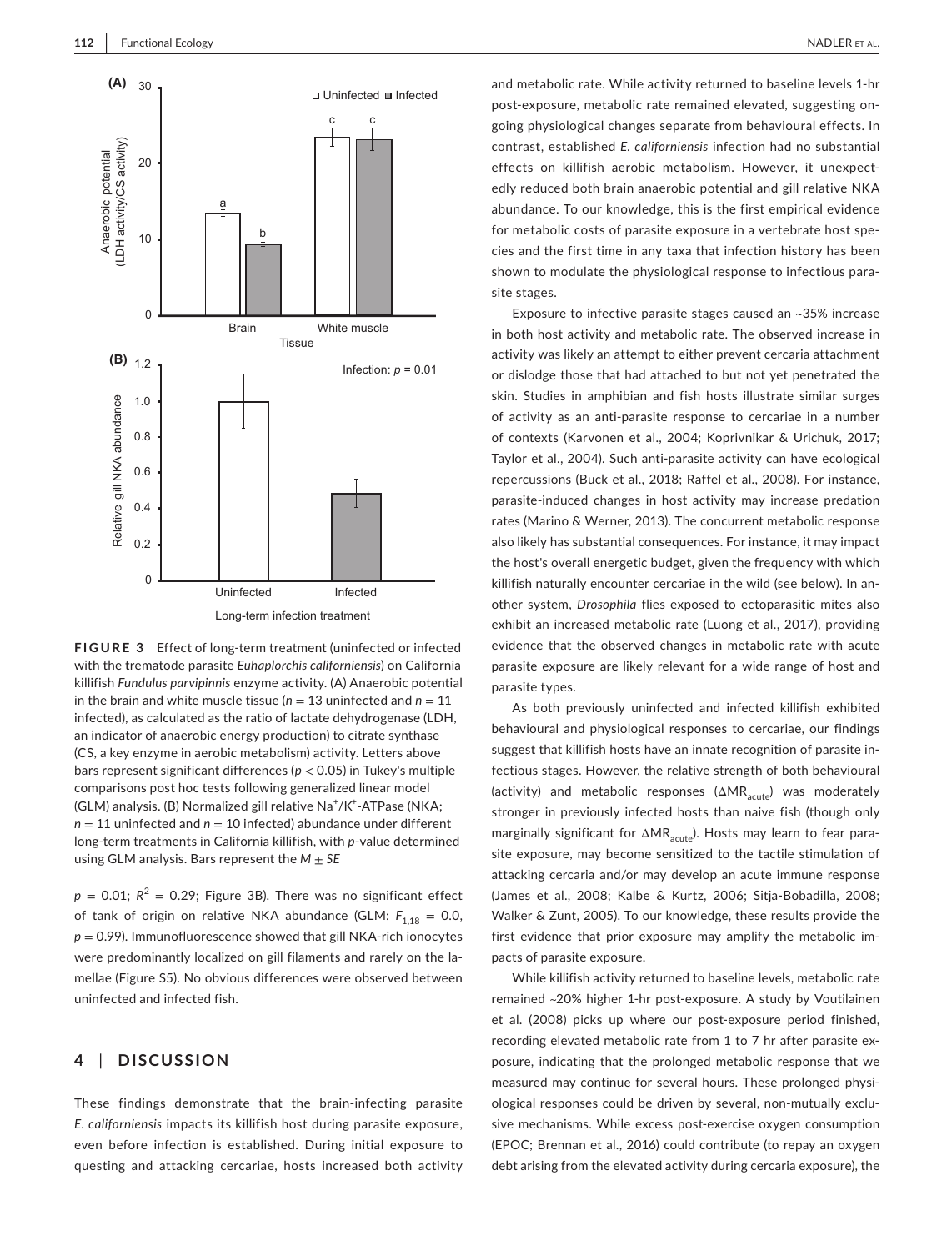observed activity increase did not amount to strenuous exercise (MR increases were only ~35% of the animals' total AS), so is unlikely to fully explain the prolonged metabolic response. More likely, exposed hosts increased their production of stress hormones (e.g. cortisol or epinephrine), which could have resulted in the prolonged increase in oxygen uptake (Brown et al., 1982; Morgan & Iwama, 1996). Another possibility is that the higher post-exposure metabolic rates result from a rapid immune response to acute infection, potentially as a pro-inflammatory reaction to tissue damage during epithelial penetration (Bourke et al., 2015; Ratanarat-Brockelman, 1974; Soares et al., 2014). As there was no upward or downward trend in oxygen uptake with time following exposure, it is likely that some combination of the above mechanisms contributed to the observed increase in oxygen uptake. Regardless of what factors drive the prolonged spike in metabolic rate post-exposure, the response to acute exposure may functionally impact killifish in the wild, particularly during summer when cercariae are present in the water every day at their highest densities (Fingerut et al., 2003). In flies, the substantial rise in metabolic rate in response to parasite exposure that was shown in Luong et al. (2017) resulted in both reduced life span and fecundity (Horn & Luong, 2018), suggesting that the metabolic impacts shown in this study could impact killifish long-term fitness.

Although correlations with body size were observed for both ΔMR<sub>acute</sub> (which increased with host body mass) and the number of new infections (which declined in larger individuals), the distribution of body sizes was imbalanced, with only a few very large individuals. While the role of body size in host response to parasite exposure and established infection is not the primary focus of this study, differences in body size can have important impacts on host resistance and parasite virulence (Cable & van Oosterhout, 2007), so should be accounted for in the analysis. As such, those results should be further investigated to determine if they are artefacts of the imbalanced body size distributions or true effects found in natural systems.

If the clear metabolic response to acute infection leads to energetic impacts, those costs were not detectable when measuring aerobic metabolic rates and capacity in hosts with established infections. That is, when infectious cercariae were not present, uninfected and infected fish did not vary in SMR, RMR, MMR, AS or CS activity. This result is consistent with previous findings that gonadal somatic index and body condition indices do not vary between killifish from naturally infected and uninfected populations (Shaw et al., 2009, 2010; Shaw & Øverli, 2012). Luong et al. (2017) also showed similar findings in a fly-ectoparasite system, in which hosts exhibited substantial changes in acute metabolic rate following parasite exposure but negligible effects on metabolic rate in response to established infection, highlighting that in diverse host–parasite systems, we may find that the costs of parasite exposure (in terms of metabolic rate) exceed those arising from established infection.

Established *E. californiensis* infection significantly decreased LDH activity and relative anaerobic metabolic capacity in the brain, but did not alter either parameter in white muscle. The reduction in LDH activity in the brain of parasitized fish could have important implications for fish neurobiology because lactate can account for up to 60% of the brain's metabolic fuel (Boumezbeur et al., 2010). Brain LDH synthesis and activity are regulated by several factors, including lactate availability (reviewed in Valvona et al., 2016). Interestingly, many trematode parasites produce lactate in large amounts (Barrett, 1981), and several studies have reported increased lactate levels in the blood of marine animals infected with parasites (Findley et al., 1981; Mansell et al., 2005; Moreira et al., 2018). Furthermore, lactate plays major roles in neuronal signalling (Barros, 2013; Tang et al., 2014), long-term memory formation and maintenance (Suzuki et al., 2011) and consolidation of conditioned fear responses (Stehberg et al., 2012). Thus, the observed changes in brain LDH enzyme activity may be a previously unidentified avenue by which *E. californiensis* influences host behaviour. Indeed, direct manipulation of lactate levels in an amphipod induced behavioural changes associated with infection by a behaviour-modifying acanthocephalan parasite (Perrot-Minnot et al., 2016), indicating that manipulating lactate metabolism may be a general mechanism for behaviour-manipulating parasites.

Infection with *E. californiensis* also induced an ~60% decrease in NKA abundance in killifish gills. Interestingly, nematode (Fazio et al., 2008; Lorin-Nebel et al., 2013) and dinoflagellate (Moreira et al., 2018) parasites also altered NKA activity or mRNA in gills of their fish hosts, despite invading different organs (swim bladder and gills respectively). This hints at a widespread effect of parasitic infection on gill NKA of fish, perhaps acting through common hormonal pathways. The eco-physiological implications of the observed decrease in gill NKA in parasitized killifish remain unknown. However, killifish inhabit coastal and estuarine environments with heterogeneous and variable salinity (Desmond et al., 2000), and this likely requires constant osmoregulatory adjustments. Hence, it is possible that parasitic infection affects killifish salinity tolerance or preference, which could, for instance, limit killifish distribution to large creeks with more physiologically favourable salinity.

We examined how the parasite *E*. *californiensis* alters the energetics and osmoregulatory phenotype of its intermediate host, the California killifish. Both previously uninfected and infected fish increased activity and metabolic rates when exposed to parasite infectious stages, clarifying that the response is at least partly innate. However, previously infected fish exhibited the strongest behavioural and physiological responses to exposure, indicating that responses are strengthened with experience. In contrast, established infection had little effect on measures of host metabolic rate (i.e. SMR, RMR, MMR, AS), suggesting that the hosts reallocate energy from other functions to maintain aerobic metabolic performance. Established infection unexpectedly decreased LDH activity in killifish brains, indicating that the previously documented modifications in killifish host behaviour arising from parasitism could be due in part to changes in brain lactate metabolism. Also, established infection lowered NKA activity in the gills, suggesting that infection may influence the distribution of the fish in their estuarine habitats. Hence, our findings, in conjunction with Luong et al. (2017) and Voutilainen et al. (2008), illustrate that parasites may metabolically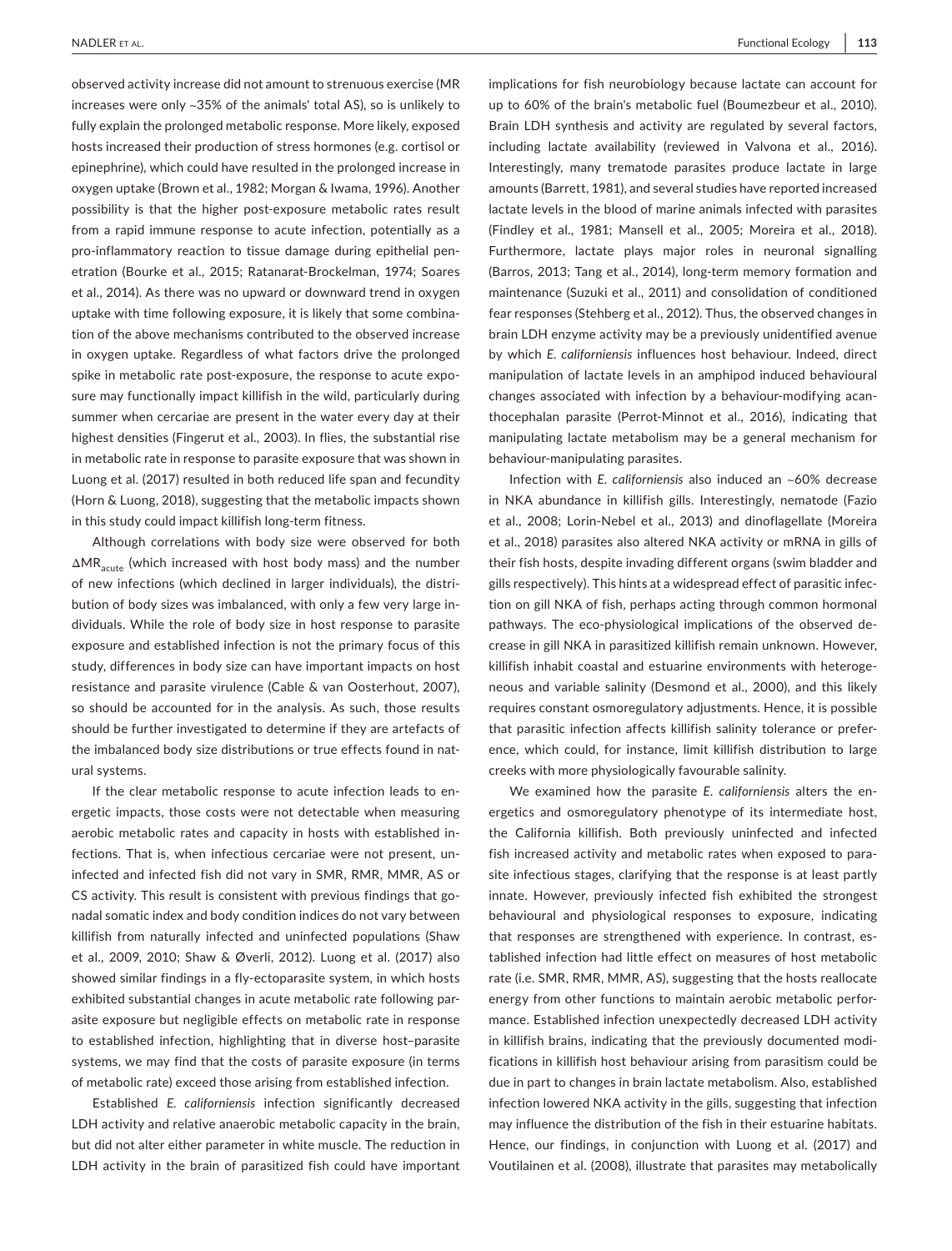disrupt their hosts, both during initial parasite exposure and after infection is established, with knock-on effects for host performance and ecology.

#### **ACKNOWLEDGEMENTS**

We thank Stephen Brown, Rebecca Hernandez, Alexandria Nelson and a team of interns for logistical support with these experiments, Alex Little for advice on the enzyme assay protocol and Phil Zerofski and the SIO facilities team for assistance with setting up the aquarium facilities. The study was financed by The Research Council of Norway project no. 250048/F20 'Parasites and host behaviour: Co-evolution from genotype to phenotype'.

#### **AUTHORS' CONTRIBUTIONS**

L.E.N. and R.F.H. conceived and designed this study; L.E.N., E.B., S.H.H.-R., A.V.T., K.L.W., Ø.Ø. and R.F.H. designed and/or implemented the fish rearing and long-term experimental infection experiment; L.E.N. carried out the respirometry experiments; A.V.T. quantified new infections and completed the preliminary experiment on timing of cercaria attack; L.E.N. and I.B.J. completed the metabolic enzyme assays; E.J.E. provided equipment for respirometry and contributed to the design of the respirometry and enzyme assay analyses; C.H. and M.T. provided equipment and contributed to the design of the metabolic enzyme assay analyses; G.T.K. and M.T. completed all gill NKA and immunofluorescence assays; L.E.N. performed all statistical analyses and created the figures, with input from R.F.H.; L.E.N. and R.F.H. drafted the manuscript. All authors contributed to editing the final manuscript and gave final approval for publication.

#### **DATA AVAILABILITY STATEMENT**

All data and code are available through the NSUWorks Data Repository [https://nsuworks.nova.edu/occ\\_facdatasets/11/](https://nsuworks.nova.edu/occ_facdatasets/11/).

#### **ORCID**

*Lauren E. Nadl[er](https://orcid.org/0000-0002-0120-7498)* <https://orcid.org/0000-0001-8225-8344> *Erika J. Eliason* <https://orcid.org/0000-0002-0120-7498> *Cameron Hassi[bi](https://orcid.org/0000-0002-0351-5224)* <https://orcid.org/0000-0002-6424-4210> *Ida B. Johansen* <https://orcid.org/0000-0002-0351-5224> Garfield T. Kwan **b** <https://orcid.org/0000-0001-9183-2731> *Martin Tresguerres* <https://orcid.org/0000-0002-7090-9266> *Kelly L. Weinersm[ith](https://orcid.org/0000-0002-6633-253X)* <https://orcid.org/0000-0002-3886-3480> *Ryan F. Hechinger* <https://orcid.org/0000-0002-6633-253X>

#### **REFERENCES**

Barrett, J. (1981). *Biochemistry of parasitic helminths*. Macmillan.

- Barros, L. F. (2013). Metabolic signaling by lactate in the brain. *Trends in Neurosciences*, *36*, 396–404. [https://doi.org/10.1016/](https://doi.org/10.1016/j.tins.2013.04.002) [j.tins.2013.04.002](https://doi.org/10.1016/j.tins.2013.04.002)
- Bolker, B. M., Brooks, M. E., Clark, C. J., Geange, S. W., Poulsen, J. R., Stevens, M. H., & White, J. S. (2009). Generalized linear mixed models: A practical guide for ecology and evolution. *Trends in Ecology & Evolution*, *24*, 127–135. [https://doi.org/10.1016/j.tree.2008.](https://doi.org/10.1016/j.tree.2008.10.008) [10.008](https://doi.org/10.1016/j.tree.2008.10.008)
- Boumezbeur, F., Petersen, K. F., Cline, G. W., Mason, G. F., Behar, K. L., Shulman, G. I., & Rothman, D. L. (2010). The contribution of blood lactate to brain energy metabolism in humans measured by dynamic  $^{13}$ C nuclear magnetic resonance spectroscopy. *Journal of Neuroscience*, *30*, 13983–13991.<https://doi.org/10.1523/JNEUROSCI.2040-10.2010>
- Bourke, C. D., Prendergast, C. T., Sanin, D. E., Oulton, T. E., Hall, R. J., & Mountford, A. P. (2015). Epidermal keratinocytes initiate wound healing and pro-inflammatory immune responses following percutaneous schistosome infection. *International Journal of Parasitology*, *45*, 215–224.<https://doi.org/10.1016/j.ijpara.2014.11.002>
- Brennan, R. S., Hwang, R., Tse, M., Fangue, N. A., & Whitehead, A. (2016). Local adaptation to osmotic environment in killifish, *Fundulus heteroclitus*, is supported by divergence in swimming performance but not by differences in excess post-exercise oxygen consumption or aerobic scope. *Comparative Biochemistry and Physiology A*, *196*, 11–19. <https://doi.org/10.1016/j.cbpa.2016.02.006>
- Brown, M. R., Fisher, L. A., Rivier, J., Spiess, J., Rivier, C., & Vale, W. (1982). Corticotropin-releasing factor: Effects on the sympathetic nervous system and oxygen consumption. *Life Sciences*, *30*, 207–210. [https://doi.org/10.1016/0024-3205\(82\)90654-3](https://doi.org/10.1016/0024-3205(82)90654-3)
- Buck, J. C., Weinstein, S. B., & Young, H. S. (2018). Ecological and evolutionary consequences of parasite avoidance. *Trends in Ecology & Evolution*, *33*, 619–632.<https://doi.org/10.1016/j.tree.2018.05.001>
- Cable, J., & van Oosterhout, C. (2007). The impact of parasites on the life history evolution of guppies (*Poecilia reticulata*): The effects of host size on parasite virulence. *International Journal of Parasitology*, *37*, 1449–1458. <https://doi.org/10.1016/j.ijpara.2007.04.013>
- Chabot, D., McKenzie, D. J., & Craig, J. F. (2016). Metabolic rate in fishes: Definitions, methods and significance for conservation physiology. *Journal of Fish Biology*, *88*, 1–9. <https://doi.org/10.1111/jfb.12873>
- Chabot, D., Steffensen, J. F., & Farrell, A. P. (2016). The determination of standard metabolic rate in fishes. *Journal of Fish Biology*, *88*, 81–121. <https://doi.org/10.1111/jfb.12845>
- Dallas, T., Holtackers, M., & Drake, J. M. (2016). Costs of resistance and infection by a generalist pathogen. *Ecology and Evolution*, *6*, 1737– 1744. <https://doi.org/10.1002/ece3.1889>
- Desmond, J. S., Zedler, J. B., & Williams, G. D. (2000). Fish use of tidal creek habitats in two southern California salt marshes. *Ecological Engineering*, *14*, 233–252. [https://doi.org/10.1016/S0925-8574\(99\)](https://doi.org/10.1016/S0925-8574(99)00005-1) [00005-1](https://doi.org/10.1016/S0925-8574(99)00005-1)
- Evans, D. H., Piermarini, P. M., & Choe, K. P. (2005). The multifunctional fish gill: Dominant site of gas exchange, osmoregulation, acid-base regulation, and excretion of nitrogenous waste. *Physiological Reviews*, *85*, 97–177. <https://doi.org/10.1152/physrev.00050.2003>
- Farrell, A. P. (2016). Pragmatic perspective on aerobic scope: Peaking, plummeting, pejus and apportioning. *Journal of Fish Biology*, *88*, 322– 343. <https://doi.org/10.1111/jfb.12789>
- Fazio, G., Mone, H., Lecomte-Finiger, R., & Sasal, P. (2008). Differential gene expression analysis in European eels (*Anguilla anguilla*, L. 1758) naturally infected by macroparasites. *Journal of Parasitology*, *94*, 571– 577. <https://doi.org/10.1645/GE-1316.1>
- Findley, A. M., Blakeney, E. W. Jr, & Weidner, E. H. (1981). *Ameson michaelis* (microsporida) in the blue crab, *Callinectes sapidus*: Parasiteinduced alterations in the biochemical composition of host tissues. *Biological Bulletin*, *161*, 115–125.
- Fingerut, J. T., Zimmer, C. A., & Zimmer, R. K. (2003). Patterns and processes of larval emergence in a estuarine parasite system. *Biological Bulletin*, *205*, 110–120.
- Harrison, X. A., Donaldson, L., Correa-Cano, M. E., Evans, J., Fisher, D. N., Goodwin, C. E. D., Robinson, B. S., Hodgson, D. J., & Inger, R. (2018). A brief introduction to mixed effects modelling and multimodel inference in ecology. *PeerJ*, *6*, e4794. [https://doi.org/10.7717/](https://doi.org/10.7717/peerj.4794) [peerj.4794](https://doi.org/10.7717/peerj.4794)
- Hechinger, R. F., Lafferty, K. D., Huspeni, T. C., Brooks, A. J., & Kuris, A. M. (2007). Can parasites be indicators of free-living diversity?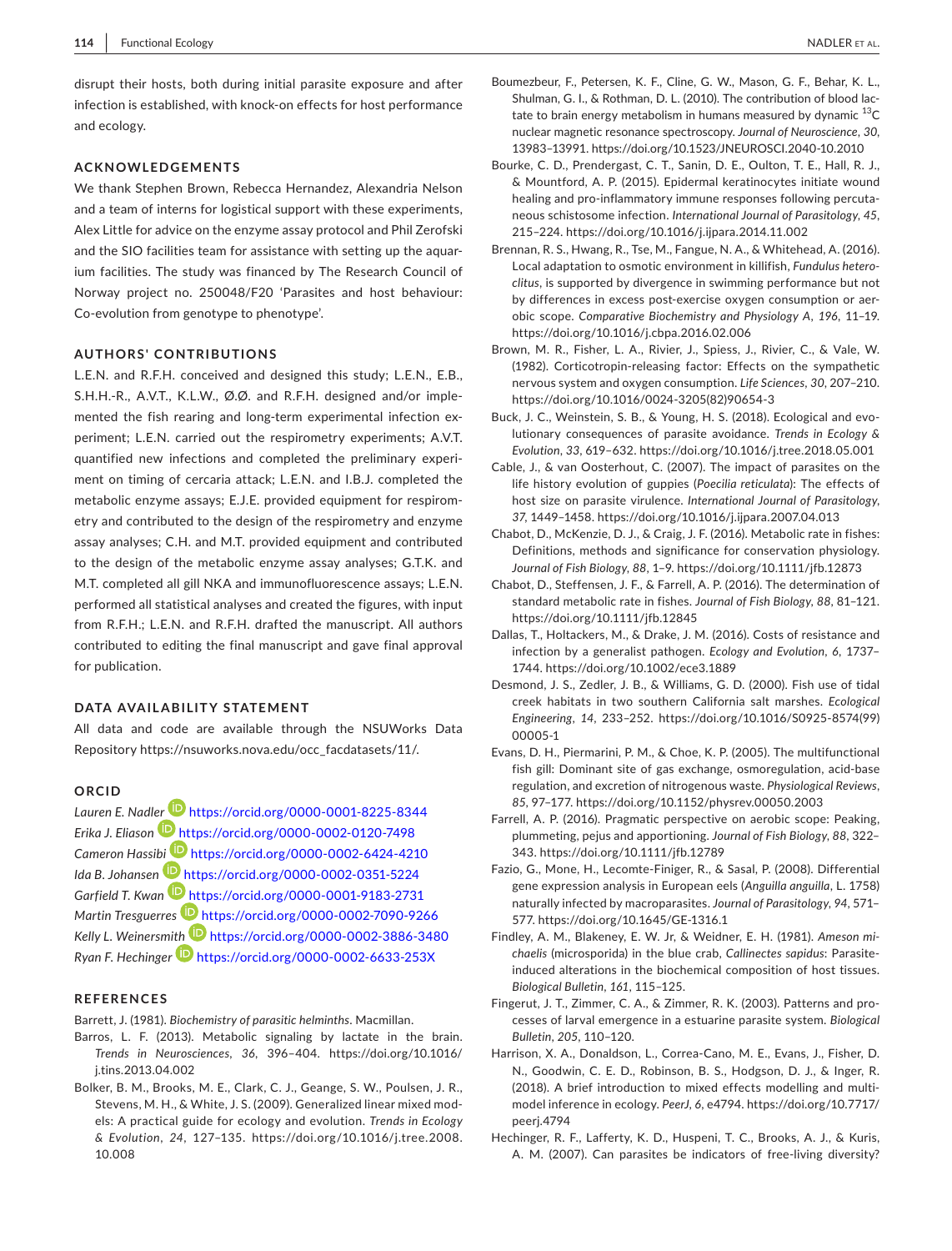Relationships between species richness and the abundance of larval trematodes and of local benthos and fishes. *Oecologia*, *151*, 82–92. <https://doi.org/10.1007/s00442-006-0568-z>

Helland-Riise, S. H., Nadler, L. E., Vindas, M. A., Bengston, E., Turner, A. V., Johansen, I. B., Weinersmith, K. L., Hechinger, R. F., & Overli, O. (2020). Regional distribution of a brain-encysting parasite provides insight on parasite-induced host behavioral manipulation. *Journal of Parasitology*, *106*, 188–197. <https://doi.org/10.1645/19-86>

Hochachka, P. W., Stanley, C., Merkt, J., & Sumar-Kalinowski, J. (1982). Metabolic meaning of elevated levels of oxidative enzymes in high altitude adapted animals: An interpretive hypothesis. *Respiration Physiology*, *52*, 303–313. [https://doi.org/10.1016/0034-](https://doi.org/10.1016/0034-5687(83)90087-7) [5687\(83\)90087-7](https://doi.org/10.1016/0034-5687(83)90087-7)

Horn, C. J., & Luong, L. T. (2018). Proximity to parasites reduces host fitness independent of infection in a *Drosophila-Macrocheles* system. *Parasitology*, *145*, 1564–1569.

Hughes, G. M. (1973). Respiratory responses to hypoxia in fish. *American Zoologist*, *13*, 475–489. <https://doi.org/10.1093/icb/13.2.475>

James, C. T., Noyes, K. J., Stumbo, A. D., Wisenden, B. D., & Goater, C. P. (2008). Cost of exposure to trematode cercariae and learned recognition and avoidance of parasitism risk by fathead minnows *Pimephales promelas*. *Journal of Fish Biology*, *73*, 2238–2248.

Kalbe, M., & Kurtz, J. (2006). Local differences in immunocompetence reflect resistance of sticklebacks against the eye fluke *Diplostomum pseudospathaceum*. *Parasitology*, *132*, 105–116.

Karvonen, A., Seppala, O., & Valtonen, E. T. (2004). Parasite resistance and avoidance behaviour in preventing eye fluke infections in fish. *Parasitology*, *129*, 159–164. [https://doi.org/10.1017/S003118200](https://doi.org/10.1017/S0031182004005505) [4005505](https://doi.org/10.1017/S0031182004005505)

Killen, S. S. (2014). Growth trajectory influences temperature preference in fish through an effect on metabolic rate. *Journal of Animal Ecology*, *83*, 1513–1522.<https://doi.org/10.1111/1365-2656.12244>

Killen, S. S., Marras, S., & McKenzie, D. J. (2011). Fuel, fasting, fear: Routine metabolic rate and food deprivation exert synergistic effects on risk-taking in individual juvenile European sea bass. *Journal of Animal Ecology*, *80*, 1024–1033. [https://doi.org/10.1111/j.1365-](https://doi.org/10.1111/j.1365-2656.2011.01844.x) [2656.2011.01844.x](https://doi.org/10.1111/j.1365-2656.2011.01844.x)

Killen, S. S., Norin, T., & Halsey, L. G. (2017). Do method and species lifestyle affect measures of maximum metabolic rate in fishes? *Journal of Fish Biology*, *90*, 1037–1046. [https://doi.org/10.1111/](https://doi.org/10.1111/jfb.13195) [jfb.13195](https://doi.org/10.1111/jfb.13195)

Kongsgaard, M., Bassi, M. R., Rasmussen, M., Skjodt, K., Thybo, S., Gabriel, M., Hansen, M. B., Christensen, J. P., Thomsen, A. R., Buus, S., & Stryhn, A. (2017). Adaptive immune responses to booster vaccination against yellow fever virus are much reduced compared to those after primary vaccination. *Scientific Reports*, *7*, 662. [https://doi.](https://doi.org/10.1038/s41598-017-00798-1) [org/10.1038/s41598-017-00798-1](https://doi.org/10.1038/s41598-017-00798-1)

Koprivnikar, J., & Urichuk, T. M. Y. (2017). Time-lagged effect of predators on tadpole behaviour and parasite infection. *Biology Letters*, *13*, 20170440.<https://doi.org/10.1098/rsbl.2017.0440>

Kuris, A. M., Hechinger, R. F., Shaw, J. C., Whitney, K. L., Aguirre-Macedo, L., Boch, C. A., Dobson, A. P., Dunham, E. J., Fredensborg, B. L., Huspeni, T. C., Lorda, J., Mababa, L., Mancini, F. T., Mora, A. B., Pickering, M., Talhouk, N. L., Torchin, M. E., & Lafferty, K. D. (2008). Ecosystem energetic implications of parasite and free-living biomass in three estuaries. *Nature*, *454*, 515–518. [https://doi.org/10.1038/](https://doi.org/10.1038/nature06970) [nature06970](https://doi.org/10.1038/nature06970)

Kwan, G. T., Wexler, J. B., Wegner, N. C., & Tresguerres, M. (2019). Ontogenetic changes in cutaneous and branchial ionocytes and morphology in yellowfin tuna (*Thunnus albacares*) larvae. *Journal of Comparative Physiology B*, *189*, 81–95. [https://doi.org/10.1007/](https://doi.org/10.1007/s00360-018-1187-9) [s00360-018-1187-9](https://doi.org/10.1007/s00360-018-1187-9)

Lafferty, K. D., DeLeo, G., Briggs, C. J., Dobson, A. P., Gross, T., & Kuris, A. M. (2015). A general consumer-resource population model. *Science*, *349*, 854–857. <https://doi.org/10.1126/science.aaa6224>

Lafferty, K. D., & Morris, A. K. (1996). Altered behavior of parasitized killifish increases susceptibility to predation by bird final hosts. *Ecology*, *77*, 1390–1397.<https://doi.org/10.2307/2265536>

Laitinen, M., Siddal, R., & Valtonen, E. T. (1996). Bioelectronic monitoring of parasite-induced stress in brown trout and roach. *Journal of Fish Biology*, *48*, 228–241. [https://doi.org/10.1111/j.1095-8649.1996.](https://doi.org/10.1111/j.1095-8649.1996.tb01115.x) [tb01115.x](https://doi.org/10.1111/j.1095-8649.1996.tb01115.x)

Lebovitz, R. M., Takeyasu, K., & Fambrough, D. M. (1989). Molecular characterization and expression of the  $(Na^+ + K^+)$ -ATPase alphasubunit in *Drosophila melanogaster*. *EMBO*, *8*, 193–202. [https://doi.](https://doi.org/10.1002/j.1460-2075.1989.tb03364.x) [org/10.1002/j.1460-2075.1989.tb03364.x](https://doi.org/10.1002/j.1460-2075.1989.tb03364.x)

Lorin-Nebel, C., Felten, V., Blondeau-Bidet, E., Grousset, E., Amilhat, E., Simon, G., Biagianti, S., & Charmantier, G. (2013). Individual and combined effects of copper and parasitism on osmoregulation in the European eel *Anguilla anguilla*. *Aquatic Toxicology*, *130–131*, 41–50. <https://doi.org/10.1016/j.aquatox.2012.11.018>

Luong, L. T., Horn, C. J., & Brophy, T. (2017). Mitey costly: Energetic costs of parasite avoidance and infection. *Physiological and Biochemical Zoology*, *90*, 471–477. <https://doi.org/10.1086/691704>

Mansell, B., Powell, M. D., Ernst, I., & Nowak, B. F. (2005). Effects of the gill monogenean *Zeuxapta seriolae* (Merserve, 1938) and treatment with hydrogen peroxide on pathophysiology of kingfish, *Seriola lalandi* Valenciennes, 1833. *Journal of Fish Diseases*, *28*, 253–262.

Marino, J. A., & Werner, E. E. (2013). Synergistic effects of predators and trematode parasites on larval green frog (*Rana clamitans*) survival. *Ecology*, *94*, 2697–2708.

Martin, W. E. (1950). *Euhaplorchis californiensis* n.g., n. sp., Heterophyidae, Trematoda, with notes on its life-cycle. *Transactions of the American Microscopical Society*, *69*, 194–209.<https://doi.org/10.2307/3223410>

McClelland, G. B., Dalziel, A. C., Fragoso, N. M., & Moyes, C. D. (2005). Muscle remodeling in relation to blood supply: Implications for seasonal changes in mitochondrial enzymes. *Journal of Experimental Biology*, *208*, 515–522.<https://doi.org/10.1242/jeb.01423>

McNeff, L. L. (1978). *Marine cercariae from* Cerithidea pliculosa *Menke from Dauphin Island, Alabama; Life Cycles of heterophyid and opisthorchiid digenea from* Cerithidea *Swainson from the eastern Gulf of Mexico* (MA thesis). University of Alabama.

Moreira, M., Herrera, M., Pousao-Ferreira, P., Navas Triano, J. I., & Soares, F. (2018). Stress effects of amyloodiniosis in gilthead sea bream *Sparus aurata*. *Diseases of Aquatic Organisms*, *127*, 201–211. <https://doi.org/10.3354/dao03199>

Morgan, J. D., & Iwama, G. K. (1996). Cortisol-induced changes in oxygen consumption and ionic regulation in coastal cutthroat trout (*Oncorhynchus clarki clarki*) parr. *Fish Physiology and Biochemistry*, *15*, 385–394.<https://doi.org/10.1007/BF01875581>

Nadler, L. E., Killen, S. S., McClure, E. C., Munday, P. L., & McCormick, M. I. (2016). Shoaling reduces metabolic rate in a gregarious coral reef fish species. *Journal of Experimental Biology*, *219*, 2802–2805. [https://](https://doi.org/10.1242/jeb.139493) [doi.org/10.1242/jeb.139493](https://doi.org/10.1242/jeb.139493)

Nadler, L. E., Killen, S. S., McCormick, M. I., Watson, S., & Munday, P. L. (2016). Effect of elevated carbon dioxide on shoal familiarity and metabolism in a coral reef fish. *Conservation Physiology*, *4*, cow052. <https://doi.org/10.1093/conphys/cow052>

Perrot-Minnot, M. J., Maddaleno, M., Cézilly, F., & Woods, A. (2016). Parasite-induced inversion of geotaxis in a freshwater amphipod: A role for anaerobic metabolism? *Functional Ecology*, *30*, 780–788. <https://doi.org/10.1111/1365-2435.12516>

R Development Core Team. (2016). *R: A language and environment for statistical computing*. R Foundation for Statistical Computing.

Raffel, T. R., Martin, L. B., & Rohr, J. R. (2008). Parasites as predators: Unifying natural enemy ecology. *Trends in Ecology & Evolution*, *23*, 610–618. <https://doi.org/10.1016/j.tree.2008.06.015>

Ratanarat-Brockelman, C. (1974). Migration of *Diplostomum spathaceum* (Trematoda) in the fish intermediate host. *Zeitschrift für Parasitenkunde*, *43*, 123–134.<https://doi.org/10.1007/BF00329170>